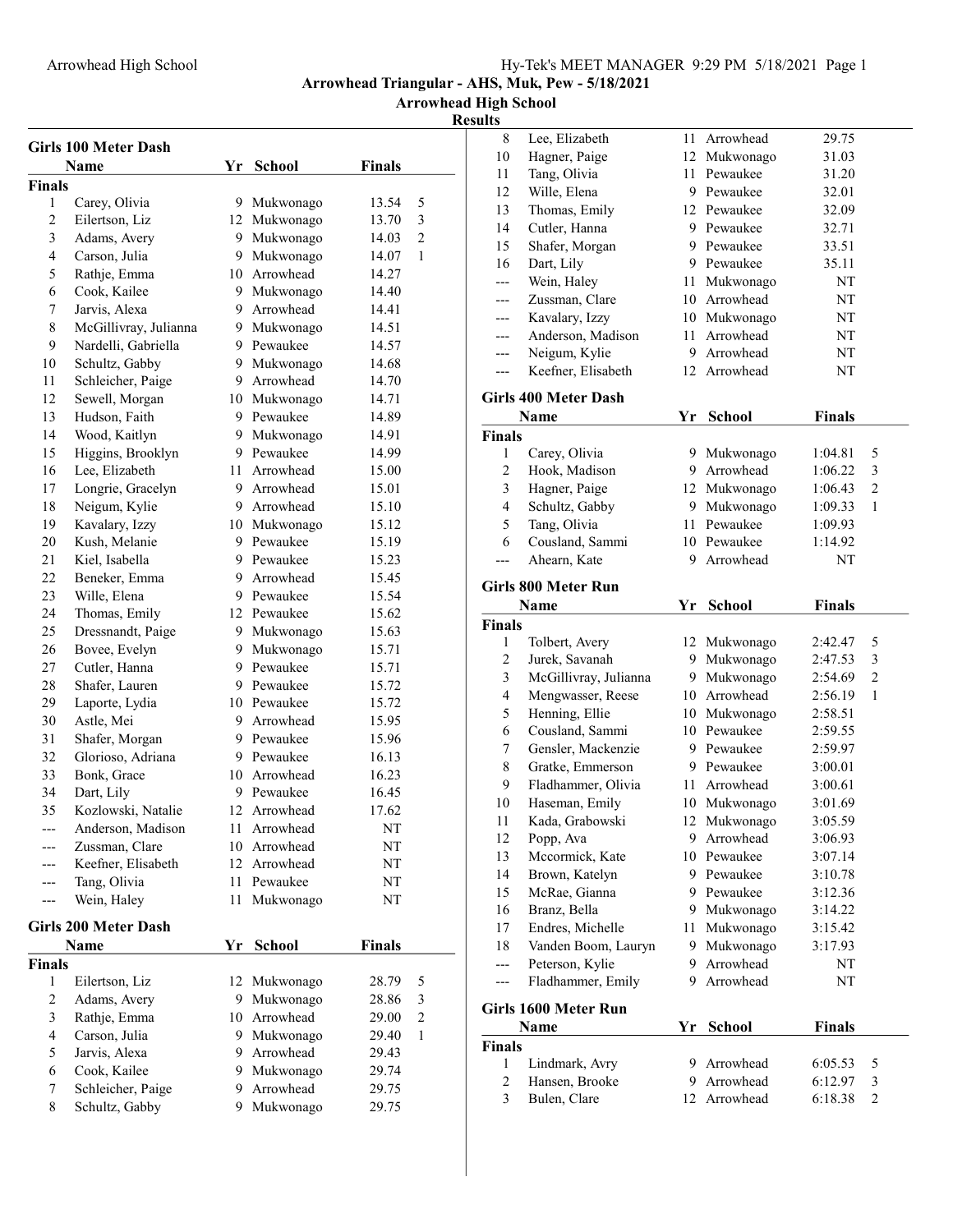Arrowhead High School

|                          | Finals  (Girls 1600 Meter Run) |    |                      |                          |                |
|--------------------------|--------------------------------|----|----------------------|--------------------------|----------------|
|                          | Name                           |    | Yr School            | <b>Finals</b>            |                |
| 4                        | Barnes, Rebecca                | 9  | Arrowhead            | 6:21.48                  | 1              |
| 5                        | Mccormick, Kate                |    | 10 Pewaukee          | 6:36.53                  |                |
| 6                        | Gratke, Emmerson               |    | 9 Pewaukee           | 6:38.38                  |                |
| 7                        | Hanrahan, Ariana               |    | 10 Mukwonago         | 6:39.07                  |                |
| 8                        | Kada, Grabowski                |    | 12 Mukwonago         | 6:42.11                  |                |
| 9                        | Gensler, Mackenzie             |    | 9 Pewaukee           | 6:43.20                  |                |
| 10                       | Haseman, Emily                 |    | 10 Mukwonago         | 6:44.23                  |                |
| 11                       | Brown, Katelyn                 |    | 9 Pewaukee           | 6:45.88                  |                |
| 12                       | McRae, Gianna                  |    | 9 Pewaukee           | 6:47.62                  |                |
| 13                       | Czeshinski, Whitney            |    | 9 Mukwonago          | 6:54.20                  |                |
| 14                       | Branz, Bella                   |    | 9 Mukwonago          | 6:58.25                  |                |
| ---                      | Sarozek, Courtney              | 9  | Arrowhead            | NΤ                       |                |
|                          |                                |    |                      |                          |                |
|                          | <b>Girls 100 Meter Hurdles</b> |    |                      |                          |                |
|                          | Name                           | Yr | School               | <b>Finals</b>            |                |
| <b>Finals</b>            |                                |    |                      |                          |                |
| 1                        | Burge, Samantha                |    | 9 Mukwonago          | 17.56                    | 5              |
| 2                        | Henning, Ellie                 |    | 10 Mukwonago         | 18.35                    | 3              |
| 3                        | Vermeulen, Carli               |    | 10 Arrowhead         | 18.40                    | $\mathfrak{2}$ |
| $\overline{\mathcal{L}}$ | Dressnandt, Emma               |    | 9 Mukwonago          | 19.04                    | 1              |
| 5                        | Marek, Willow                  |    | 9 Arrowhead          | 20.11                    |                |
| 6                        | Graul, Hailey                  |    | 10 Mukwonago         | 20.70                    |                |
| 7                        | Nowak, Sophia                  |    | 9 Arrowhead          | 21.23                    |                |
| 8                        | Jurek, Savanah                 |    | 9 Mukwonago          | 22.40                    |                |
| 9                        | Rich, Kylie                    | 9. | Mukwonago            | 23.12                    |                |
| ---                      | Moseler, Addy                  | 9  | Arrowhead            | NΤ                       |                |
|                          | <b>Girls 300 Meter Hurdles</b> |    |                      |                          |                |
|                          | Name                           | Yr | School               | <b>Finals</b>            |                |
| <b>Finals</b>            |                                |    |                      |                          |                |
| 1                        | Burge, Samantha                |    | 9 Mukwonago          | 52.78                    | 5              |
| 2                        | Marek, Willow                  |    | 9 Arrowhead          | 57.20                    | 3              |
| 3                        | Dressnandt, Emma               |    | 9 Mukwonago          | 58.50                    | $\mathfrak{2}$ |
| $\overline{\mathcal{L}}$ | Nowak, Sophia                  |    | 9 Arrowhead          | 1:01.58                  | 1              |
| 5                        | Levas, Sophia                  |    | 9 Pewaukee           | 1:02.87                  |                |
| 6                        | Graul, Hailey                  |    | 10 Mukwonago         | 1:03.43                  |                |
| 7                        | Rich, Kylie                    |    | 9 Mukwonago          | 1:06.29                  |                |
|                          | Dassow, Kaci                   |    | 9 Arrowhead          | DNF                      |                |
|                          |                                |    |                      |                          |                |
|                          | Girls 4x200 Meter Relay        |    |                      |                          |                |
|                          | Team                           |    | <b>Relay</b>         | <b>Finals</b>            |                |
| <b>Finals</b><br>1       | Arrowhead                      |    | A                    | 1:57.28                  | 5              |
|                          | 1) Schleicher, Paige 9         |    | 2) Zussman, Clare 10 |                          |                |
|                          | 3) Keefner, Elisabeth 12       |    |                      | 4) Anderson, Madison 11  |                |
| 2                        | Mukwonago                      |    | D                    | 1:58.20                  | 3              |
| 3                        | Pewaukee                       |    | A                    | 2:00.09                  |                |
|                          | 1) Hudson, Faith 9             |    |                      | 2) Higgins, Brooklyn 9   |                |
|                          | 3) Kush, Melanie 9             |    |                      | 4) Nardelli, Gabriella 9 |                |
| 4                        | Mukwonago                      |    | В                    | 2:00.21                  |                |
| 5                        | Mukwonago                      |    | $\mathbf C$          | 2:03.57                  |                |
| 6                        | Arrowhead                      |    | В                    | 2:03.94                  |                |
|                          | 1) Lee, Elizabeth 11           |    | 2) Jarvis, Alexa 9   |                          |                |
|                          | 3) Neigum, Kylie 9             |    | 4) Astle, Mei 9      |                          |                |
|                          |                                |    |                      |                          |                |

| 7                  | Mukwonago               |     | Α                  | 2:07.31       |                |
|--------------------|-------------------------|-----|--------------------|---------------|----------------|
|                    | Arrowhead               |     | $\mathbf C$        | NΤ            |                |
|                    | 1) Longrie, Gracelyn 9  |     | 2) Beneker, Emma 9 |               |                |
|                    | <b>Girls High Jump</b>  |     |                    |               |                |
|                    | <b>Name</b>             | Yr  | <b>School</b>      | <b>Finals</b> |                |
| <b>Finals</b>      |                         |     |                    |               |                |
| 1                  | Eilertson, Emma         |     | 10 Mukwonago       | J4-08.00      | 5              |
| $\overline{c}$     | Willmann, Kayla         |     | 11 Mukwonago       | J4-06.00      | 3              |
| 3                  | Eilertson, Liz          |     | 12 Mukwonago       | J4-06.00      | $\overline{c}$ |
| 4                  | Nowak, Sophia           |     | 9 Arrowhead        | J4-02.00      | 1              |
| 5                  | Graul, Hailey           |     | 10 Mukwonago       | J4-00.00      |                |
| 6                  | Moseler, Addy           | 9.  | Arrowhead          | J4-00.00      |                |
| 7                  | Bovee, Evelyn           |     | 9 Mukwonago        | J3-08.00      |                |
| $---$              | Keefner, Elisabeth      | 12  | Arrowhead          | NΗ            |                |
|                    | <b>Girls Pole Vault</b> |     |                    |               |                |
|                    | Name                    | Yr  | <b>School</b>      | <b>Finals</b> |                |
|                    |                         |     |                    |               |                |
| <b>Finals</b><br>1 | Pardun, Mikayla         |     | 10 Arrowhead       | J9-00.00      | 4              |
| 1                  | Schiellack, Jessica     |     | 11 Arrowhead       | J9-00.00      | 4              |
|                    |                         |     | 10 Arrowhead       |               | $\overline{c}$ |
| 3                  | Merlet, Alyssa          |     |                    | J9-00.00      |                |
| 4                  | Jurack, Hailey          |     | 10 Mukwonago       | J8-06.00      | 1              |
| 5                  | Benn, Malie             |     | 11 Mukwonago       | J7-00.00      |                |
| 6                  | Boyce, Ellie            |     | 10 Arrowhead       | J6-06.00      |                |
| 7                  | Thomas, Emily           |     | 12 Pewaukee        | J6-00.00      |                |
| 8                  | Carmen, Ella            |     | 9 Mukwonago        | J5-06.00      |                |
| 9                  | Kozlowski, Natalie      | 12  | Arrowhead          | J5-00.00      |                |
| 10                 | Dassow, Kaci            | 9.  | Arrowhead          | J5-00.00      |                |
|                    | Sullivan, Katharine     |     | 10 Arrowhead       | NΗ            |                |
| ---                | Shea, Lauren            |     | 10 Pewaukee        | NΗ            |                |
|                    | Mauer, Gracie           |     | 11 Arrowhead       | NΗ            |                |
|                    | Endres, Michelle        |     | 11 Mukwonago       | NH            |                |
| ---                | Rosenthal, Erin         | 9.  | Mukwonago          | NΗ            |                |
| ---                | Nelson, Taylor          | 11  | Arrowhead          | NΗ            |                |
|                    | <b>Girls Long Jump</b>  |     |                    |               |                |
|                    | <b>Name</b>             | Yr  | <b>School</b>      | <b>Finals</b> |                |
| <b>Finals</b>      |                         |     |                    |               |                |
| 1                  | Carey, Olivia           | 9   | Mukwonago          | 14-08.00      | 5              |
| 2                  | Benn, Malie             | 11  | Mukwonago          | 14-00.75      | 3              |
| 3                  | Hudson, Faith           | 9   | Pewaukee           | 13-05.00      | $\overline{c}$ |
| 4                  | Higgins, Brooklyn       |     | 9 Pewaukee         | 12-09.00      | 1              |
| 5                  | Weston, Katherine       |     | 12 Arrowhead       | 12-08.25      |                |
| 6                  | Levas, Sophia           |     | 9 Pewaukee         | 12-07.50      |                |
| 7                  | Lee, Elizabeth          | 11- | Arrowhead          | 12-03.50      |                |
| $\,$ $\,$          | Longrie, Gracelyn       |     | 9 Arrowhead        | 12-02.50      |                |
| 9                  | Cornell, Riley          |     | 9 Arrowhead        | 11-07.00      |                |
| 10                 | Neigum, Kylie           |     | 9 Arrowhead        | 11-04.50      |                |
| 11                 | Kush, Melanie           |     | 9 Pewaukee         | 11-03.50      |                |
| 12                 | Arabiyat, Hannah        | 9.  | Arrowhead          | 10-04.00      |                |
| 13                 | Wille, Elena            |     | 9 Pewaukee         | 10-03.00      |                |
| 14                 | Dressnandt, Paige       | 9.  | Mukwonago          | 9-00.00       |                |
|                    | Shafer, Morgan          | 9.  | Pewaukee           | ND            |                |
|                    | Zussman, Clare          | 10  | Arrowhead          | ND            |                |
|                    | Cutler, Hanna           |     | 9 Pewaukee         | ND            |                |
|                    |                         |     |                    |               |                |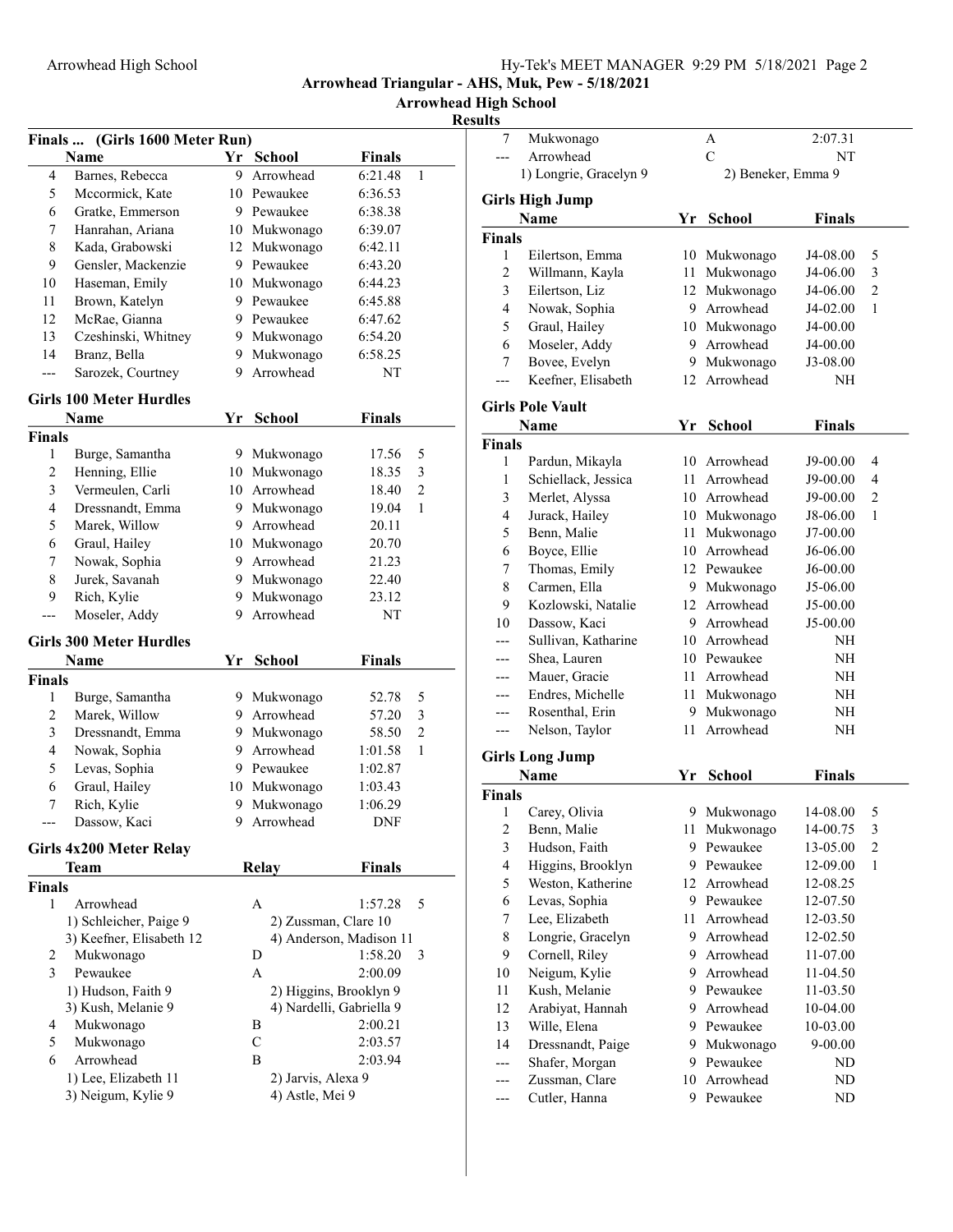Arrowhead High School

|                         | Finals  (Girls Long Jump)               |      |                            |               |                |
|-------------------------|-----------------------------------------|------|----------------------------|---------------|----------------|
|                         | Name                                    |      | Yr School                  | <b>Finals</b> |                |
|                         | Cobb, Lily                              | 10   | Mukwonago                  | ND            |                |
| ---                     | Keefner, Elisabeth                      | 12   | Arrowhead                  | ND            |                |
|                         |                                         |      |                            |               |                |
|                         | <b>Girls Triple Jump</b><br><b>Name</b> | Yr   | <b>School</b>              | <b>Finals</b> |                |
|                         |                                         |      |                            |               |                |
| <b>Finals</b>           |                                         |      |                            |               |                |
| 1                       | Adams, Avery                            |      | 9 Mukwonago                | 32-06.50      | 5              |
| 2                       | Schultz, Gabby                          |      | 9 Mukwonago<br>10 Pewaukee | 29-05.50      | 3              |
| 3                       | Laporte, Lydia                          |      |                            | 29-02.50      | $\overline{c}$ |
| $\overline{\mathbf{4}}$ | Longrie, Gracelyn                       |      | 9 Arrowhead                | 28-00.00      | $\mathbf{1}$   |
| 5                       | Neigum, Kylie                           |      | 9 Arrowhead                | 27-10.50      |                |
| 6                       | Cobb, Lily                              |      | 10 Mukwonago               | 27-09.25      |                |
| 7                       | Cornell, Riley                          |      | 9 Arrowhead                | 25-09.00      |                |
| 8                       | Levas, Sophia                           |      | 9 Pewaukee                 | 24-02.75      |                |
| 9                       | Arabiyat, Hannah                        |      | 9 Arrowhead                | 23-09.00      |                |
| ---                     | Shea, Lauren                            |      | 10 Pewaukee                | ND.           |                |
|                         | <b>Girls Shot Put</b>                   |      |                            |               |                |
|                         | Name                                    | Yr   | School                     | <b>Finals</b> |                |
| <b>Finals</b>           |                                         |      |                            |               |                |
| 1                       | Missall, Julia                          |      | 9 Mukwonago                | 33-01.75      | 5              |
| 2                       | Paprocki, Paige                         | 11 - | Mukwonago                  | 32-05.75      | 3              |
| 3                       | McGillivray, Julianna                   |      | 9 Mukwonago                | 30-08.00      | $\overline{c}$ |
| $\overline{4}$          | Link, Sydney                            |      | 12 Mukwonago               | 28-10.00      | $\mathbf{1}$   |
| 5                       | Kiel, Isabella                          |      | 9 Pewaukee                 | 25-07.50      |                |
| 6                       | Schreiber, Paige                        |      | 10 Mukwonago               | 25-04.50      |                |
| 7                       | Smith, Val                              |      | 10 Mukwonago               | 25-02.25      |                |
| 8                       | Moseler, Addy                           |      | 9 Arrowhead                | 24-03.50      |                |
| 9                       | Vanden Boom, Lauryn                     |      | 9 Mukwonago                | 23-09.50      |                |
| 10                      | Shafer, Lauren                          |      | 9 Pewaukee                 | 21-11.50      |                |
| 11                      | Glorioso, Adriana                       |      | 9 Pewaukee                 | 21-08.00      |                |
| 12                      | Mauer, Gracie                           |      | 11 Arrowhead               | 21-03.00      |                |
| 13                      | Han, Grace                              |      | 12 Pewaukee                | 19-00.00      |                |
| 14                      | Dart, Lily                              |      | 9 Pewaukee                 | 17-02.00      |                |
| ---                     | Ulatowski, Ava                          | 11   | Arrowhead                  | ND            |                |
|                         |                                         |      |                            |               |                |
|                         | <b>Girls Discus Throw</b>               |      |                            |               |                |
|                         | Name                                    | Yr   | <b>School</b>              | Finals        |                |
| <b>Finals</b>           |                                         |      |                            |               |                |
| 1                       | Missall, Julia                          |      | 9 Mukwonago                | 107-08        | 5              |
| $\overline{c}$          | Link, Sydney                            |      | 12 Mukwonago               | 99-10         | 3              |
| $\mathfrak{Z}$          | Paprocki, Paige                         | 11   | Mukwonago                  | 83-02         | $\overline{c}$ |
| $\overline{4}$          | Vanden Boom, Lauryn                     |      | 9 Mukwonago                | 76-09         | $\mathbf{1}$   |
| 5                       | Han, Grace                              |      | 12 Pewaukee                | 73-03         |                |
| 6                       | Shafer, Lauren                          |      | 9 Pewaukee                 | $67 - 10$     |                |
| 7                       | Smith, Val                              |      | 10 Mukwonago               | $67-04$       |                |
| 8                       | Moseler, Addy                           |      | 9 Arrowhead                | 67-02         |                |
| 9                       | Kiel, Isabella                          |      | 9 Pewaukee                 | 66-02         |                |
| 10                      | Nardelli, Gabriella                     |      | 9 Pewaukee                 | 66-00         |                |
| 11                      | Glorioso, Adriana                       |      | 9 Pewaukee                 | 62-06         |                |
| 12                      | Schreiber, Paige                        |      | 10 Mukwonago               | 58-03         |                |
| 13                      | Dart, Lily                              |      | 9 Pewaukee                 | $53 - 11$     |                |
| 14                      | Mauer, Gracie                           |      | 11 Arrowhead               | $51 - 11$     |                |
| ---                     | Zmudzinski, Charlie                     | 9.   | Mukwonago                  | ND            |                |

|                | Ulatowski, Ava             | 11   | Arrowhead     | ND            |                |
|----------------|----------------------------|------|---------------|---------------|----------------|
|                | <b>Boys 100 Meter Dash</b> |      |               |               |                |
|                | Name                       | Yr   | <b>School</b> | <b>Finals</b> |                |
| Finals         |                            |      |               |               |                |
| 1              | Wernes, Riley              |      | 10 Mukwonago  | 11.77         | 5              |
| $\overline{c}$ | Millevolte, Sylvan         | 11 - | Arrowhead     | 11.86         | 3              |
| 3              | Mader, Brady               |      | 10 Arrowhead  | 12.05         | $\overline{c}$ |
| 4              | Nagy, Andrew               |      | 10 Arrowhead  | 12.10         | 1              |
| 5              | Patterson, Luke            |      | 9 Arrowhead   | 12.20         |                |
| 6              | Argue, Collin              |      | 11 Arrowhead  | 12.21         |                |
| 7              | Prahst, Bric               | 11   | Mukwonago     | 12.45         |                |
| 8              | Reneau, Jordan             | 12   | Arrowhead     | 12.48         |                |
| 9              | Winser, Mitchell           | 11 - | Arrowhead     | 12.58         |                |
| 10             | Adams, Gavin               |      | 10 Mukwonago  | 12.64         |                |
| 11             | Boesl, Austin              | 11   | Arrowhead     | 12.66         |                |
| 12             | Girard, Cole               |      | 10 Mukwonago  | 12.67         |                |
| 13             | Abdon, Kyle Christian      |      | 10 Pewaukee   | 12.75         |                |
| 14             | Damon, Ethan               |      | 12 Arrowhead  | 12.76         |                |
| 15             | Astle, John                |      | 10 Arrowhead  | 12.88         |                |
| 16             | Cinelli, Nicholas          |      | 9 Arrowhead   | 12.91         |                |
| 17             | Klosinski, Rylee           |      | 11 Arrowhead  | 12.95         |                |
| 18             | Carroll, Tysson            |      | 11 Mukwonago  | 12.97         |                |
| 19             | Schroeder, Blake           | 11   | Arrowhead     | 13.03         |                |
| 20             | Sonnenberg, Sam            | 11   | Mukwonago     | 13.07         |                |
| 21             | Poldo, Samuel              |      | 9 Mukwonago   | 13.08         |                |
| 22             | Craig, Collin              |      | 9 Mukwonago   | 13.08         |                |
| 23             | Myers, Joshua              |      | 9 Pewaukee    | 13.17         |                |
| 24             | Ripplinger, Brandon        | 11   | Arrowhead     | 13.18         |                |
| 25             | Herriot, Colton            |      | 9 Arrowhead   | 13.19         |                |
| 26             | Wareing, Jacob             |      | 10 Mukwonago  | 13.21         |                |
| $27\,$         | Hughes, Owen               |      | 9 Mukwonago   | 13.22         |                |
| 28             | Nicoson, Bryce             | 10   | Mukwonago     | 13.28         |                |
| 29             | Rumohr, Charles            |      | 9 Pewaukee    | 13.32         |                |
| 30             | Sharpee, Jackson           |      | 12 Pewaukee   | 13.35         |                |
| 31             | Kilmer, Joseph             | 11 - | Arrowhead     | 13.40         |                |
| 32             | Mueller, Austin            |      | 10 Arrowhead  | 13.40         |                |
| 33             | Matheny, Atvars            | 11-  | Arrowhead     | 13.41         |                |
| 34             | Willhite, Parker           |      | 9 Mukwonago   | 13.58         |                |
| 35             | Justice, Ryan              | 9    | Arrowhead     | 13.58         |                |
| 36             | Pritzlaff, Chase           | 11   | Mukwonago     | 13.62         |                |
| 37             | Schlut, Tyler              | 9    | Mukwonago     | 13.62         |                |
| 38             | Kozlowski, Landon          | 9    | Arrowhead     | 13.63         |                |
| 39             | Radobicky, Brent           |      | 9 Mukwonago   | 13.74         |                |
| 40             | Mariani, Vinny             | 9.   | Mukwonago     | 13.79         |                |
| 41             | Papermaster, Garrett       | 9.   | Arrowhead     | 13.90         |                |
| 42             | Finnigan, Wade             | 9.   | Arrowhead     | 13.90         |                |
| 43             | Dobbertin, David           | 9.   | Arrowhead     | 13.96         |                |
| 44             | Manata, Joey               | 10   | Mukwonago     | 13.96         |                |
| 45             | Chitwood, Hayden           | 9.   | Mukwonago     | 13.97         |                |
| 46             | Drew, Kyle                 | 10   | Arrowhead     | 14.06         |                |
| 47             | Newman, Wyatt              | 9.   | Mukwonago     | 14.28         |                |
| 48             | Whipple, Brian             |      | 9 Mukwonago   | 14.30         |                |
| 49             | Jacobsen, Owen             | 11   | Arrowhead     | 14.40         |                |
| ---            | Baldwin-Alvarado, Ethan    |      | 9 Pewaukee    | NT            |                |
| ---            | Bloomer, Jacob             | 11   | Arrowhead     | NT            |                |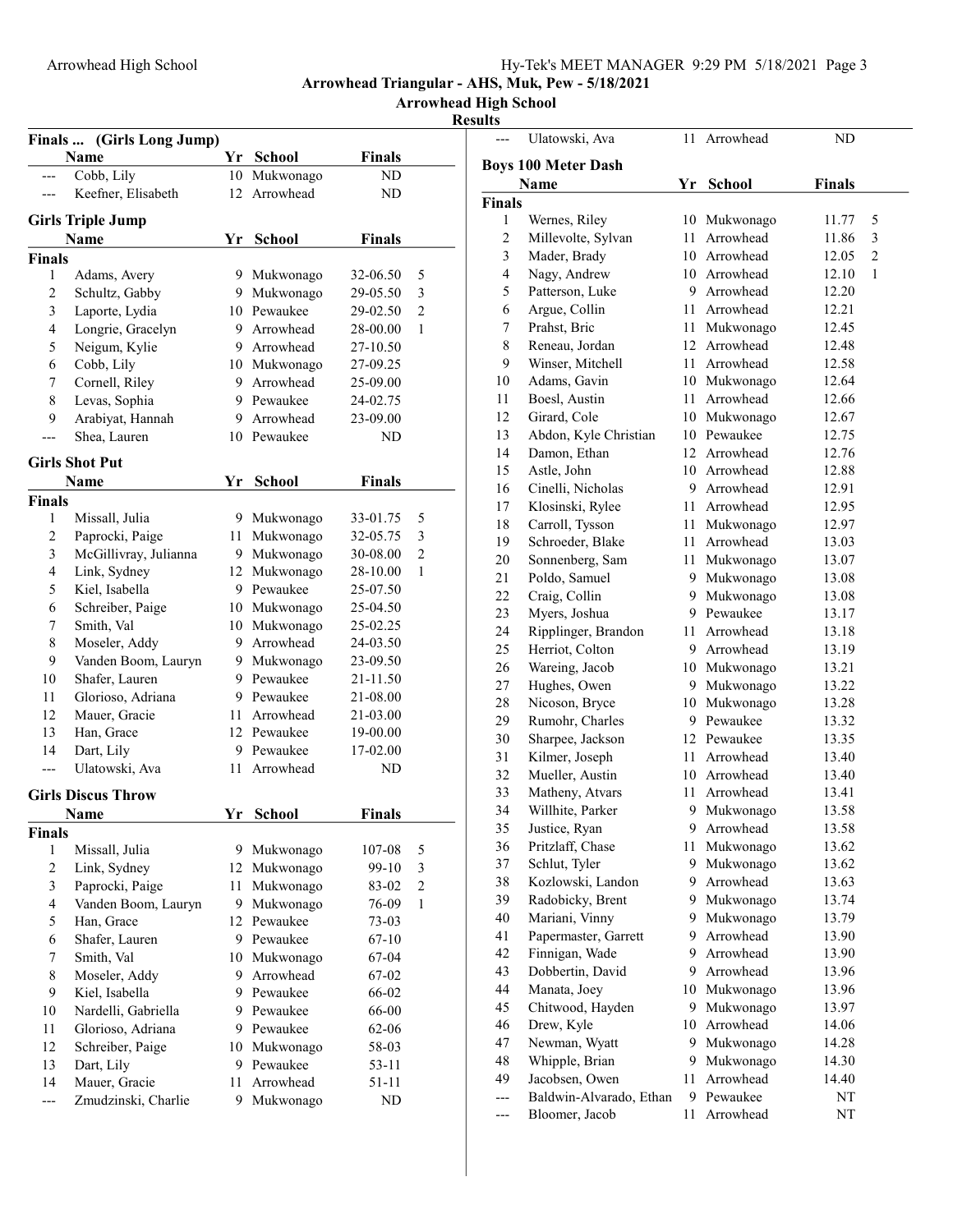Arrowhead High School

| Finals         | (Boys 100 Meter Dash)              |    |               |               |                |
|----------------|------------------------------------|----|---------------|---------------|----------------|
|                | <b>Name</b>                        |    | Yr School     | <b>Finals</b> |                |
| ---            | Vargas, Samuel                     | 9  | Arrowhead     | NΤ            |                |
| ---            | Dill, Alexander                    | 11 | Arrowhead     | NT            |                |
| ---            | Dentz, Brody                       |    | 9 Arrowhead   | NT            |                |
| ---            | Varner, Brandon                    |    | 9 Arrowhead   | NT            |                |
|                |                                    |    |               |               |                |
|                | <b>Boys 200 Meter Dash</b><br>Name |    |               |               |                |
| <b>Finals</b>  |                                    | Yr | <b>School</b> | Finals        |                |
| 1              | Millevolte, Sylvan                 |    | 11 Arrowhead  | 23.98         | 5              |
| $\sqrt{2}$     | Nagy, Andrew                       |    | 10 Arrowhead  | 24.04         | 3              |
| 3              | Mader, Brady                       |    | 10 Arrowhead  | 24.14         | 2              |
| 4              | Savasta, Sam                       |    | 11 Mukwonago  | 24.35         | 1              |
| 5              | McDowell, Anthony                  |    | 10 Arrowhead  | 24.63         |                |
| 6              | Patterson, Luke                    |    | 9 Arrowhead   | 24.85         |                |
| 7              | Kilton, Owen                       |    | 9 Mukwonago   | 25.11         |                |
| 8              | Herbig, Evan                       |    | 10 Mukwonago  | 25.48         |                |
| 9              | Abdon, Kyle Christian              |    | 10 Pewaukee   | 25.87         |                |
| 10             | Cinelli, Nicholas                  |    | 9 Arrowhead   | 26.02         |                |
| 11             | Varner, Brandon                    |    | 9 Arrowhead   | 26.18         |                |
| 12             | Sharpee, Jackson                   |    | 12 Pewaukee   | 26.81         |                |
| 13             | Craig, Collin                      |    | 9 Mukwonago   | 26.94         |                |
| 14             | Rumohr, Charles                    |    | 9 Pewaukee    | 27.00         |                |
| 15             | Abraham, Eli                       |    | 9 Mukwonago   | 27.54         |                |
| 16             | Benson, Simi                       |    | 10 Pewaukee   | 27.90         |                |
| 16             | Needham, Alex                      |    | 10 Mukwonago  | 27.90         |                |
|                | Vento, Charlie                     |    | 10 Mukwonago  | NT            |                |
| ---            | Astle, John                        |    | 10 Arrowhead  | NT            |                |
| ---            | Stehmeier, Riley                   | 11 | Mukwonago     | NT            |                |
|                | <b>Boys 400 Meter Dash</b>         |    |               |               |                |
|                | Name                               | Yr | <b>School</b> | Finals        |                |
| <b>Finals</b>  |                                    |    |               |               |                |
| 1              | Anello, Gio                        | 11 | Mukwonago     | 54.38         | 5              |
| $\overline{c}$ | Missall, Alec                      |    | 11 Mukwonago  | 56.17         | 3              |
| 3              | Fink, Jacob                        |    | 10 Arrowhead  | 56.28         | $\overline{c}$ |
| $\overline{4}$ | Kilton, Owen                       |    | 9 Mukwonago   | 56.53         | 1              |
| 5              | Haseman, Jacob                     |    | 12 Mukwonago  | 57.98         |                |
| 6              | Dill, Alexander                    |    | 11 Arrowhead  | 58.06         |                |
| 7              | McGrath, Gavin                     | 9  | Mukwonago     | 58.18         |                |
| 8              | Hughes, Owen                       | 9  | Mukwonago     | 58.56         |                |
| 9              | Roberts, Zander                    | 11 | Mukwonago     | 58.57         |                |
| 10             | Winser, Mitchell                   | 11 | Arrowhead     | 59.22         |                |
| 11             | Deering, Matthew                   | 10 | Mukwonago     | 59.52         |                |
| 12             | Kraemer, Nate                      | 10 | Mukwonago     | 59.87         |                |
| 13             | Willhite, Parker                   | 9  | Mukwonago     | 1:00.53       |                |
| 14             | Beyer, Quinten                     | 9  | Mukwonago     | 1:00.62       |                |
| 15             | Mariani, Vinny                     | 9. | Mukwonago     | 1:01.71       |                |
| 16             | Drew, Kyle                         | 10 | Arrowhead     | 1:02.72       |                |
| 17             | Kozlowski, Landon                  | 9. | Arrowhead     | 1:04.66       |                |
| 18             | Schlut, Tyler                      | 9  | Mukwonago     | 1:04.68       |                |
| 19             | Sonnenberg, Sam                    | 11 | Mukwonago     | 1:05.37       |                |
| 20             | Poldo, Samuel                      | 9  | Mukwonago     | 1:06.43       |                |
| 21             | Pritzlaff, Chase                   | 11 | Mukwonago     | 1:07.55       |                |
| 22             | Newman, Wyatt                      | 9  | Mukwonago     | 1:07.95       |                |

| 23                           | O'Connor, Ryan                  | 11      | Mukwonago              | 1:10.02        |                                |
|------------------------------|---------------------------------|---------|------------------------|----------------|--------------------------------|
| 24                           | Whipple, Brian                  | 9.      | Mukwonago              | 1:10.05        |                                |
| $---$                        | Boucher, Trevor                 | 10      | Mukwonago              | NT             |                                |
| ---                          | Vento, Charlie                  | 10      | Mukwonago              | NT             |                                |
| ---                          | Rybolt, Mason                   | 10      | Mukwonago              | NT             |                                |
|                              |                                 |         |                        |                |                                |
|                              | Boys 800 Meter Run<br>Name      | Yr      | <b>School</b>          | <b>Finals</b>  |                                |
| Finals                       |                                 |         |                        |                |                                |
| 1                            | Missall, Alec                   | 11      | Mukwonago              | 2:13.67        | 5                              |
| $\mathfrak{2}$               | Roberts, Zander                 | 11      | Mukwonago              | 2:14.96        | 3                              |
| $\mathfrak{Z}$               | Smith, Zach                     | 11      | Arrowhead              | 2:19.67        | $\overline{c}$                 |
| 4                            | Haseman, Jacob                  | 12      | Mukwonago              | 2:19.77        | 1                              |
| 5                            | Hajdukiewicz, Alex              | 9.      | Arrowhead              | 2:26.46        |                                |
| 6                            | Carpenter, Davey                | 9.      | Arrowhead              | 2:27.35        |                                |
| 7                            | Murphy, Evan                    |         | 11 Pewaukee            | 2:29.69        |                                |
| $\,$ $\,$                    | Burkemper, Aiden                |         | 11 Pewaukee            | 2:30.49        |                                |
| 9                            | Douglas, Jackson                |         | 9 Pewaukee             | 2:32.03        |                                |
| 10                           | Wiggins, Justin                 |         | 11 Pewaukee            | 2:35.72        |                                |
| 11                           | Norcross, James                 | 9.      | Arrowhead              | 2:38.75        |                                |
| 12                           | Katka, Mathew                   |         | 12 Pewaukee            | 2:38.80        |                                |
| 13                           | Rawlins, Philip                 | 9.      | Arrowhead              | 2:44.84        |                                |
| 14                           | Krause, Luke                    | 9.      | Arrowhead              | 2:45.02        |                                |
| 15                           | Semrad, Tyler                   |         | 9 Pewaukee             | 2:52.09        |                                |
| 16                           | O'Connor, Ryan                  | 11      | Mukwonago              | 2:52.46        |                                |
| 17                           | Syltie, Peyton                  |         | 9 Pewaukee             | 3:03.63        |                                |
| 18                           | Paschal, Christian              | 11      | Pewaukee               | 3:07.60        |                                |
| 19                           | Gupta, Arnav                    | 9       | Arrowhead              | 3:13.54        |                                |
|                              |                                 |         |                        |                |                                |
|                              |                                 |         |                        |                |                                |
| ---                          | Kilton, Owen                    | 9       | Mukwonago              | NT             |                                |
|                              | <b>Boys 1600 Meter Run</b>      |         |                        |                |                                |
|                              | Name                            | Yr      | <b>School</b>          | <b>Finals</b>  |                                |
|                              |                                 |         |                        |                |                                |
| 1                            | McGrath, Gavin                  |         | 9 Mukwonago            | 5:15.62        | 5                              |
| 2                            | Johnson, Cooper                 | 10      | Mukwonago              | 5:19.85        | 3                              |
| $\mathfrak{Z}$               | Wiebelhaus, Dominic             | 12      | Mukwonago              | 5:23.11        | $\mathfrak{2}$                 |
| 4                            | Murphy, Evan                    | 11      | Pewaukee               | 5:29.15        | $\mathbf{1}$                   |
| 5                            | Burkemper, Aiden                | 11      | Pewaukee               | 5:32.79        |                                |
| 6                            | Douglas, Jackson                |         | 9 Pewaukee             | 5:34.16        |                                |
| $\boldsymbol{7}$             | Burg, Dominic                   | 9       | Arrowhead              | 5:35.26        |                                |
| $\,$ $\,$                    | Schoeppel, Mark                 | 10      | Arrowhead              | 5:44.22        |                                |
| 9                            | Wiggins, Justin                 | 11      | Pewaukee               | 5:45.47        |                                |
| $10\,$                       | Bulen, Fischer                  | 9.      | Arrowhead              | 5:46.06        |                                |
| $11\,$                       | Hipkiss, Hayden                 | 9.      | Arrowhead              | 6:02.10        |                                |
| 12                           | Semrad, Tyler                   |         | 9 Pewaukee             | 6:24.91        |                                |
| 13                           | Syltie, Peyton                  | 9.      | Pewaukee               | 6:43.09        |                                |
| ---                          | Frontera, Joshua                | 9       | Arrowhead              | NT             |                                |
| ---                          | Heimsch, Justin                 | 10      | Arrowhead              | NT             |                                |
| Finals                       | <b>Boys 110 Meter Hurdles</b>   |         |                        |                |                                |
|                              | <b>Name</b>                     | Yr      | School                 | Finals         |                                |
| Finals                       |                                 |         |                        |                |                                |
| 1                            | Wiebelhaus, Dominic             | 12      | Mukwonago              | 17.64          | 5                              |
| $\overline{c}$               | Kang, Nathan                    | 12      | Arrowhead              | 17.77          | 3                              |
| 3<br>$\overline{\mathbf{4}}$ | Schlut, Collin<br>Kraemer, Jack | 11<br>9 | Mukwonago<br>Mukwonago | 19.50<br>20.94 | $\overline{c}$<br>$\mathbf{1}$ |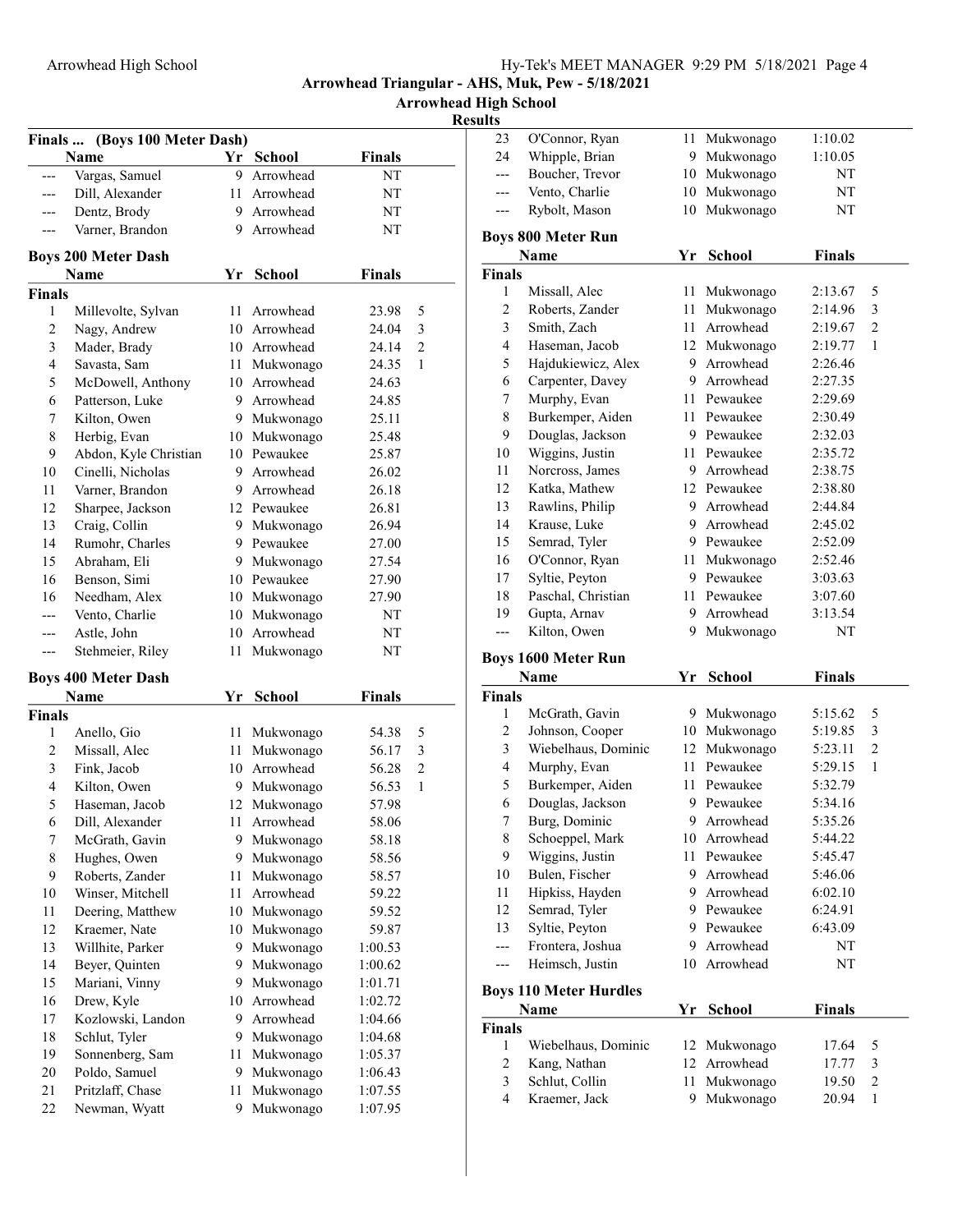Arrowhead High School

|               | Finals  (Boys 110 Meter Hurdles) |      |                         |                          |                |
|---------------|----------------------------------|------|-------------------------|--------------------------|----------------|
|               | Name                             |      | Yr School               | Finals                   |                |
|               | Dengel, Andrew                   | 11   | Mukwonago               | NT                       |                |
| ---           | Benson, Simi                     |      | 10 Pewaukee             | NΤ                       |                |
| ---           | Craig, Thomas                    | 11   | Mukwonago               | NΤ                       |                |
|               | <b>Boys 300 Meter Hurdles</b>    |      |                         |                          |                |
|               | Name                             | Yr   | <b>School</b>           | Finals                   |                |
| <b>Finals</b> |                                  |      |                         |                          |                |
| 1             | Kang, Nathan                     |      | 12 Arrowhead            | 46.31                    | 5              |
| 2             | Schlut, Collin                   |      | 11 Mukwonago            | 48.63                    | 3              |
| 3             | Kraemer, Jack                    |      | 9 Mukwonago             | 50.33                    | $\overline{2}$ |
|               | Klosinski, Rylee                 |      | 11 Arrowhead            | NΤ                       |                |
|               | Dengel, Andrew                   | 11 - | Mukwonago               | NT                       |                |
| ---           | Craig, Thomas                    | 11   | Mukwonago               | NT                       |                |
|               | <b>Boys 4x200 Meter Relay</b>    |      |                         |                          |                |
|               | Team                             |      | <b>Relay</b>            | Finals                   |                |
| <b>Finals</b> |                                  |      |                         |                          |                |
| 1             | Arrowhead                        |      | A                       | 1:35.49                  | 5              |
|               | 1) Mader, Brady 10               |      |                         | 2) Millevolte, Sylvan 11 |                |
|               | 3) Patterson, Luke 9             |      | 4) Nagy, Andrew 10      |                          |                |
| 2             | Mukwonago                        |      | B                       | 1:39.86                  | 3              |
|               | 1) Wernes, Riley 10              |      | 2) Adams, Gavin 10      |                          |                |
| 3             | 3) Girard, Cole 10<br>Arrowhead  |      | 4) Herbig, Evan 10<br>B | 1:40.19                  |                |
|               | 1) Adams, Bennet 10              |      | 2) Astle, John 10       |                          |                |
|               | 3) Cinelli, Nicholas 9           |      | 4) Varner, Brandon 9    |                          |                |
| 4             | Mukwonago                        |      | А                       | 1:41.11                  |                |
|               | 1) Stehmeier, Riley 11           |      | 2) Prahst, Bric 11      |                          |                |
|               | 3) Carroll, Tysson 11            |      | 4) Savasta, Sam 11      |                          |                |
| 5             | Arrowhead                        |      | D                       | 1:44.97                  |                |
|               | 1) Damon, Ethan 12               |      |                         | 2) Matheny, Atvars 11    |                |
|               | 3) Boesl, Austin 11              |      | 4) Jacobsen, Owen 11    |                          |                |
| 6             | Arrowhead                        |      | C                       | 1:52.09                  |                |
|               | 1) Klosinski, Rylee 11           |      |                         | 2) Schroeder, Blake 11   |                |
|               | 3) Ripplinger, Brandon 11        |      | 4) Kilmer, Joseph 11    |                          |                |
|               | Arrowhead                        |      | E                       | NT                       |                |
|               | <b>Boys High Jump</b>            |      |                         |                          |                |
|               | Name                             |      | Yr School               | Finals                   |                |
| <b>Finals</b> |                                  |      |                         |                          |                |
| 1             | Wrecke, Mac                      | 10   | Arrowhead               | J5-04.00                 | 5              |
| 2             | Adams, Bennet                    | 10   | Arrowhead               | J5-04.00                 | 3              |
| 3             | Wernes, Riley                    | 10   | Mukwonago               | J5-04.00                 | 1.5            |
| 3             | Anello, Gio                      | 11   | Mukwonago               | J5-04.00                 | 1.5            |
| 5             | Beyer, Quinten                   | 9    | Mukwonago               | J5-04.00                 |                |
| 6             | Rice, Keegan                     |      | 12 Pewaukee             | J5-02.00                 |                |
| 7             | McDowell, Anthony                |      | 10 Arrowhead            | J5-00.00                 |                |
| 7             | Korth, Jaylen                    | 10   | Mukwonago               | J5-00.00                 |                |
| 7             | Shallue, Aeden                   | 11   | Arrowhead               | J5-00.00                 |                |
| 7             | Benson, Simi                     |      | 10 Pewaukee             | J5-00.00                 |                |
| 10            | Papermaster, Garrett             | 9.   | Arrowhead               | J5-00.00                 |                |
| 11            | Needham, Alex                    | 10   | Mukwonago               | J5-00.00                 |                |
| 12            | Getty, II, Joseph                | 9    | Arrowhead               | $J4-10.00$               |                |
| 13            | Katka, Mathew                    | 12   | Pewaukee                | J4-10.00                 |                |
|               |                                  |      |                         |                          |                |

| 14                                        | Justice, Ryan                         |         | 9 Arrowhead            | J4-06.00             |                                |
|-------------------------------------------|---------------------------------------|---------|------------------------|----------------------|--------------------------------|
| ---                                       | Schreier, Wyatt                       |         | 10 Mukwonago           | <b>NH</b>            |                                |
|                                           | Ferguson, Alex                        | 10      | Mukwonago              | NΗ                   |                                |
|                                           | <b>Boys Pole Vault</b>                |         |                        |                      |                                |
|                                           | Name                                  | Yr      | <b>School</b>          | <b>Finals</b>        |                                |
| <b>Finals</b>                             |                                       |         |                        |                      |                                |
| 1                                         | Wiebelhaus, Dominic                   | 12      | Mukwonago              | J11-06.00            | 5                              |
| $\mathfrak{2}$                            | Bradin, Samuel                        | 12      | Arrowhead              | J11-00.00            | 3                              |
| 3                                         | Herriot, Colton                       | 9.      | Arrowhead              | J10-06.00            | $\overline{c}$                 |
| $\overline{4}$                            | Koeppen, Aaron                        |         | 12 Arrowhead           | J10-00.00            | 1                              |
| 5                                         | Jungwirth, Max                        |         | 12 Mukwonago           | J10-00.00            |                                |
| 6                                         | Peeples, Maddox                       |         | 11 Mukwonago           | J10-00.00            |                                |
| 7                                         | Patterson, Luke                       |         | 9 Arrowhead            | J9-06.00             |                                |
| 8                                         | Jungwirth, Thomas                     |         | 10 Mukwonago           | J9-00.00             |                                |
| 9                                         | Raddatz, Eric                         |         | 11 Arrowhead           | J9-00.00             |                                |
| 10                                        | Dill, Alexander                       |         | 11 Arrowhead           | J8-06.00             |                                |
| 11                                        | Getty, II, Joseph                     |         | 9 Arrowhead            | J8-06.00             |                                |
| 12                                        | McGrath, Gavin                        |         | 9 Mukwonago            | J8-06.00             |                                |
| 13                                        | Whipple, Brian                        | 9       | Mukwonago              | J8-00.00             |                                |
| 14                                        | Jacobsen, Owen                        | 11      | Arrowhead              | J8-00.00             |                                |
| 15                                        | Sharpee, Jackson                      |         | 12 Pewaukee            | J7-06.00             |                                |
| 16                                        | Kozlowski, Landon                     |         | 9 Arrowhead            | J7-06.00             |                                |
| 17                                        | Savignac, David                       | 12      | Mukwonago              | J7-06.00             |                                |
| 18                                        | Laporte, Noah                         |         | 11 Pewaukee            | J7-00.00             |                                |
| 19                                        | Willhite, Parker                      |         | 9 Mukwonago            | J7-00.00             |                                |
| ---                                       | Finnigan, Wade                        |         | 9 Arrowhead            | NΗ                   |                                |
| ---                                       | Jacobsen, Hans                        |         | 10 Arrowhead           | NH                   |                                |
| ---                                       | Schulz, Jackson                       |         | 9 Arrowhead            | NH                   |                                |
| ---                                       | Myers, Joshua                         |         | 9 Pewaukee             | NH                   |                                |
| ---                                       | Javier, Ty                            | 10      | Arrowhead              | NH                   |                                |
|                                           |                                       |         |                        |                      |                                |
|                                           | <b>Boys Long Jump</b>                 |         |                        |                      |                                |
|                                           | Name                                  | Yr      | School                 | <b>Finals</b>        |                                |
| <b>Finals</b>                             |                                       |         | 10 Arrowhead           | 19-05.00             |                                |
| 1                                         | Wrecke, Mac                           |         |                        |                      | 5                              |
| $\overline{c}$                            | Wernes, Riley                         |         | 10 Mukwonago           | 18-11.00             | 3                              |
| $\mathfrak{Z}$<br>$\overline{\mathbf{4}}$ | Millevolte, Sylvan                    | 11      | Arrowhead              | 18-06.25             | $\overline{c}$<br>$\mathbf{1}$ |
| 5                                         | Deering, Matthew                      | 10<br>9 | Mukwonago<br>Arrowhead | 17-11.00             |                                |
| 6                                         | Cinelli, Nicholas<br>Bloomer, Jacob   | 11      | Arrowhead              | 17-09.50<br>17-09.00 |                                |
|                                           | Adams, Bennet                         |         | 10 Arrowhead           |                      |                                |
| 7<br>$\,$ $\,$                            | Savasta, Sam                          | 11      | Mukwonago              | 17-08.00<br>17-06.00 |                                |
| 9                                         | Stehmeier, Riley                      | $11\,$  | Mukwonago              | 17-04.75             |                                |
| 10                                        | Boesl, Austin                         | 11      | Arrowhead              | 17-04.00             |                                |
| 11                                        |                                       |         | 10 Pewaukee            |                      |                                |
| 12                                        | Abdon, Kyle Christian<br>Kilton, Owen | 9       |                        | 16-10.75<br>16-09.50 |                                |
|                                           | Mariani, Vinny                        | 9       | Mukwonago              |                      |                                |
| 13<br>14                                  | Hughes, Owen                          | 9       | Mukwonago<br>Mukwonago | 16-07.50<br>16-06.00 |                                |
| 14                                        | Shallue, Aeden                        | 11      | Arrowhead              | 16-06.00             |                                |
| 16                                        | Kraemer, Nate                         | 10      | Mukwonago              | 16-04.00             |                                |
| 17                                        | Dobbertin, David                      | 9.      | Arrowhead              | 15-02.50             |                                |
| 17                                        | Abraham, Eli                          |         | 9 Mukwonago            | 15-02.50             |                                |
| 19                                        | Manata, Joey                          | 10      | Mukwonago              | 15-02.00             |                                |
| 20                                        | Radobicky, Brent                      | 9       | Mukwonago              | 15-01.50             |                                |
| 21                                        | Newman, Wyatt                         | 9       | Mukwonago              | 14-11.00             |                                |
|                                           |                                       |         |                        |                      |                                |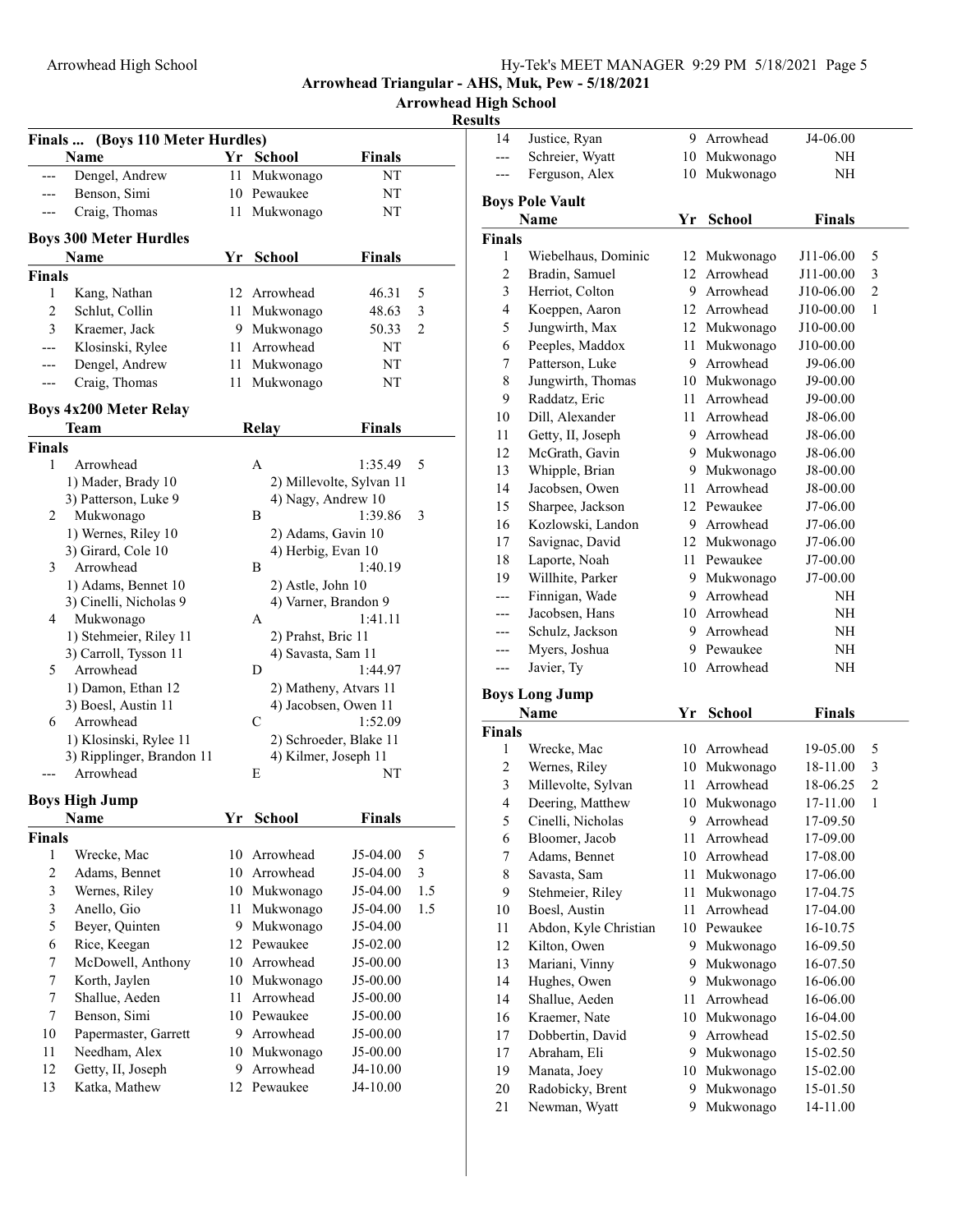Arrowhead High School

Resul

| (Boys Long Jump)<br>Finals |                                 |        |                              |                      |                |
|----------------------------|---------------------------------|--------|------------------------------|----------------------|----------------|
|                            | Name                            |        | Yr School                    | <b>Finals</b>        |                |
| 21                         | Vento, Charlie                  | 10     | Mukwonago                    | 14-11.00             |                |
| 23                         | Poldo, Samuel                   | 9      | Mukwonago                    | 14-06.25             |                |
| 24                         | Mueller, Austin                 |        | 10 Arrowhead                 | 14-06.00             |                |
| 25                         | Drew, Kyle                      |        | 10 Arrowhead                 | 12-06.50             |                |
| $---$                      | Schlut, Tyler                   |        | 9 Mukwonago                  | ND                   |                |
|                            | Wareing, Jacob                  |        | 10 Mukwonago                 | ND                   |                |
| ---                        | Varner, Brandon                 |        | 9 Arrowhead                  | ND                   |                |
| ---                        | Damon, Brendan                  |        | 9 Arrowhead                  | ND                   |                |
| ---                        | Damon, Ethan                    |        | 12 Arrowhead                 | ND                   |                |
|                            | Astle, John                     |        | 10 Arrowhead                 | ND                   |                |
| ---                        | Baldwin-Alvarado, Ethan         |        | 9 Pewaukee                   | ND                   |                |
| ---                        | Kronberg, Benjamin              |        | 10 Arrowhead                 | ND                   |                |
| ---                        | Nagy, Andrew                    |        | 10 Arrowhead                 | ND                   |                |
| ---                        | Girard, Cole                    | 10     | Mukwonago                    | ND                   |                |
|                            |                                 |        |                              |                      |                |
|                            | <b>Boys Triple Jump</b>         |        |                              |                      |                |
|                            | <b>Name</b>                     | Yr     | <b>School</b>                | <b>Finals</b>        |                |
| <b>Finals</b><br>1         | Missall, Alec                   |        | 11 Mukwonago                 | 39-01.25             | 5              |
| 2                          | Stehmeier, Riley                | 11     | Mukwonago                    | 36-06.50             | 3              |
| 3                          | Nagy, Andrew                    |        | 10 Arrowhead                 | 34-09.25             | $\overline{2}$ |
| 4                          | Savasta, Sam                    |        | 11 Mukwonago                 | 33-09.50             | 1              |
| 5                          | Abraham, Eli                    |        | 9 Mukwonago                  |                      |                |
|                            | Kraemer, Nate                   |        | 10 Mukwonago                 | 32-08.50             |                |
| 6                          |                                 |        |                              | 32-08.25             |                |
| 7                          | Manata, Joey<br>Mueller, Austin |        | 10 Mukwonago<br>10 Arrowhead | 32-01.75<br>31-04.25 |                |
| 8<br>9                     |                                 |        | 9 Arrowhead                  |                      |                |
|                            | Dobbertin, David                |        |                              | 30-04.50             |                |
| 10                         | Drew, Kyle                      |        | 10 Arrowhead                 | 29-06.50             |                |
|                            | Busse, Oliver                   | 11     | Mukwonago                    | ND                   |                |
|                            | Schlut, Tyler                   |        | 9 Mukwonago                  | ND                   |                |
|                            | Radobicky, Brent                |        | 9 Mukwonago                  | ND                   |                |
|                            | Poldo, Samuel                   |        | 9 Mukwonago<br>9 Arrowhead   | ND                   |                |
|                            | Varner, Brandon                 |        |                              | ND                   |                |
| ---                        | Wareing, Jacob                  |        | 10 Mukwonago                 | ND                   |                |
|                            | Vento, Charlie                  |        | 10 Mukwonago<br>Arrowhead    | ND                   |                |
|                            | Schroeder, Blake                | 11     | 10 Arrowhead                 | ND                   |                |
| ---                        | Astle, John                     |        |                              | ND                   |                |
| ---                        | Hughes, Owen<br>Mariani, Vinny  | 9<br>9 | Mukwonago<br>Mukwonago       | ND<br>ND             |                |
|                            | Deering, Matthew                | 10     |                              | ND                   |                |
|                            | Girard, Cole                    | 10     | Mukwonago                    | ND                   |                |
|                            | Needham, Alex                   | 10     | Mukwonago<br>Mukwonago       | ND                   |                |
|                            | Newman, Wyatt                   | 9      | Mukwonago                    | ND                   |                |
|                            | Damon, Ethan                    | 12     | Arrowhead                    | ND                   |                |
| ---                        |                                 | 9.     | Arrowhead                    | ND                   |                |
|                            | Damon, Brendan                  |        |                              |                      |                |
|                            | <b>Boys Shot Put</b>            |        |                              |                      |                |
|                            | Name                            | Yr     | <b>School</b>                | <b>Finals</b>        |                |
| <b>Finals</b>              |                                 |        |                              |                      |                |
| 1                          | Young, Jacob                    | 11     | Mukwonago                    | 43-09.50             | 5              |
| 2                          | Duncan, Nathan                  | 11     | Mukwonago                    | 41-09.50             | 3              |
| 3                          | Wrasman, Ethan                  | 11     | Mukwonago                    | 41-09.00             | $\overline{c}$ |
| $\overline{4}$             | Schnabl, Wolf                   | 10     | Mukwonago                    | 41-07.00             | 1              |
| 5                          | Jansen, Adam                    | 11     | Mukwonago                    | 38-07.00             |                |

| sults          |                                   |         |                           |                |                |
|----------------|-----------------------------------|---------|---------------------------|----------------|----------------|
| 6              | Hess, Nate                        |         | 12 Arrowhead              | 38-06.00       |                |
| 7              | Stemper, Evan                     | 11 -    | Arrowhead                 | 38-00.00       |                |
| 8              | Whitmoyer, Alan                   |         | 10 Arrowhead              | 37-09.00       |                |
| 9              | Gosse, Eric                       | 11 -    | Arrowhead                 | 37-07.00       |                |
| 10             | Adams, Gavin                      |         | 10 Mukwonago              | 37-03.50       |                |
| 11             | Conda, Bakarri                    |         | 10 Arrowhead              | 37-01.00       |                |
| 12             | Orlando, Sam                      | 11      | Mukwonago                 | 35-11.50       |                |
| 13             | Brazzoni, Armando                 |         | 10 Mukwonago              | 35-10.50       |                |
| 14             | Guch, Matt                        |         | 10 Mukwonago              | 35-09.00       |                |
| 15             | Irvine, Keagan                    | 11.     | Arrowhead                 | 35-08.50       |                |
| 16             | Schwengel, Trevor                 |         | 9 Arrowhead               | 34-00.00       |                |
| 17             | Willmann, Ethan                   |         | 9 Mukwonago               | 33-10.50       |                |
| 18             | McKinnon, Wyatt                   | 10      | Arrowhead                 | 33-07.00       |                |
| 19             | Hahn, Jack                        | 11 -    | Mukwonago                 | 33-05.50       |                |
| 20             | Hucke, Jacob                      | 9.      | Arrowhead                 | 32-03.50       |                |
| 21             | Schultz, Matthew                  |         | 9 Mukwonago               | 32-02.50       |                |
| 22             | Chitwood, Hayden                  |         | 9 Mukwonago               | 31-09.00       |                |
| 23             | Hughes, Ii, Howard                | $-$     | Arrowhead                 | 31-03.00       |                |
| 24             | Katrichis, Mason                  |         | 9 Pewaukee                | 30-11.50       |                |
| 25             | Kaucic, Aaron                     |         | 10 Mukwonago              | 29-09.00       |                |
| 26             | Sobczak, Alex                     |         | 10 Arrowhead              | 29-08.00       |                |
| 27             | Wilke, Cameron                    |         | 9 Mukwonago               | 28-00.00       |                |
| 28             | Paschal, Christian                |         | 11 Pewaukee               | 26-09.50       |                |
| 29             | Rice, Austin                      |         | 11 Arrowhead              | 25-07.00       |                |
| 30             | Arabiyat, Ahmad                   |         | 10 Arrowhead              | 25-05.50       |                |
| 31             | Chilicki, Jacob                   | 9.      | Mukwonago                 | 25-03.50       |                |
| 32             | Myers, Joshua                     | 9       | Pewaukee                  | 25-00.00       |                |
| 33             | Martinez-Luick, Alejandro         |         | 9 Pewaukee                | 24-05.00       |                |
| $---$          | Kescenovitz, Thomas               | 11 -    | Arrowhead                 | ND             |                |
| ---            | Bresnehan, Jacob                  |         | 9 Mukwonago               | ND             |                |
| $---$          | Mazer, Ryan                       |         | 10 Mukwonago              | ND             |                |
| ---            | Laporte, Noah                     | 11      | Pewaukee                  | ND             |                |
|                |                                   |         |                           |                |                |
|                | <b>Boys Discus Throw</b>          |         |                           |                |                |
|                | <b>Name</b>                       | Yr      | <b>School</b>             | <b>Finals</b>  |                |
| <b>Finals</b>  |                                   |         |                           |                |                |
| 1              | Young, Jacob                      | 11      | Mukwonago                 | 134-04         | 5              |
| 2              | Duncan, Nathan                    | 11      | Mukwonago                 | 123-06.50      | 3              |
| 3              | Schwengel, Trevor                 |         | 9 Arrowhead               | 110-05         | $\overline{c}$ |
| $\overline{4}$ | Craig, Collin                     | 9.      | Mukwonago                 | 107-03         | 1              |
| 5              | Wrasman, Ethan                    | 11 -    | Mukwonago                 | 106-00         |                |
| 6              | Orlando, Sam                      | 11      | Mukwonago                 | 105-01         |                |
| 7              | Guch, Matt                        | 10      | Mukwonago                 | 104-01         |                |
| 8              | Whitmoyer, Alan                   | 10      | Arrowhead                 | 102-09         |                |
| 9              | Gosse, Eric                       | 11      | Arrowhead                 | 101-08         |                |
| 10             | Brazzoni, Armando                 |         | 10 Mukwonago              | 100-06         |                |
| 11             | Kaucic, Aaron                     | 10      | Mukwonago                 | 94-11          |                |
| 12<br>13       | Schnabl, Wolf<br>Jansen, Adam     | 11      | 10 Mukwonago<br>Mukwonago | 92-04<br>90-09 |                |
|                | Stemper, Evan                     | 11      | Arrowhead                 |                |                |
|                |                                   |         |                           | 90-02          |                |
| 14             |                                   |         |                           |                |                |
| 15             | Conda, Bakarri                    | 10      | Arrowhead                 | 90-01          |                |
| 16             | McKinnon, Wyatt                   | 10      | Arrowhead                 | 87-02.50       |                |
| 17             | Hucke, Jacob                      | 9.      | Arrowhead                 | 87-01          |                |
| 18             | Schultz, Matthew                  | 9.      | Mukwonago                 | 81-06.50       |                |
| 19<br>20       | Willmann, Ethan<br>Irvine, Keagan | 9<br>11 | Mukwonago<br>Arrowhead    | 81-04<br>78-01 |                |